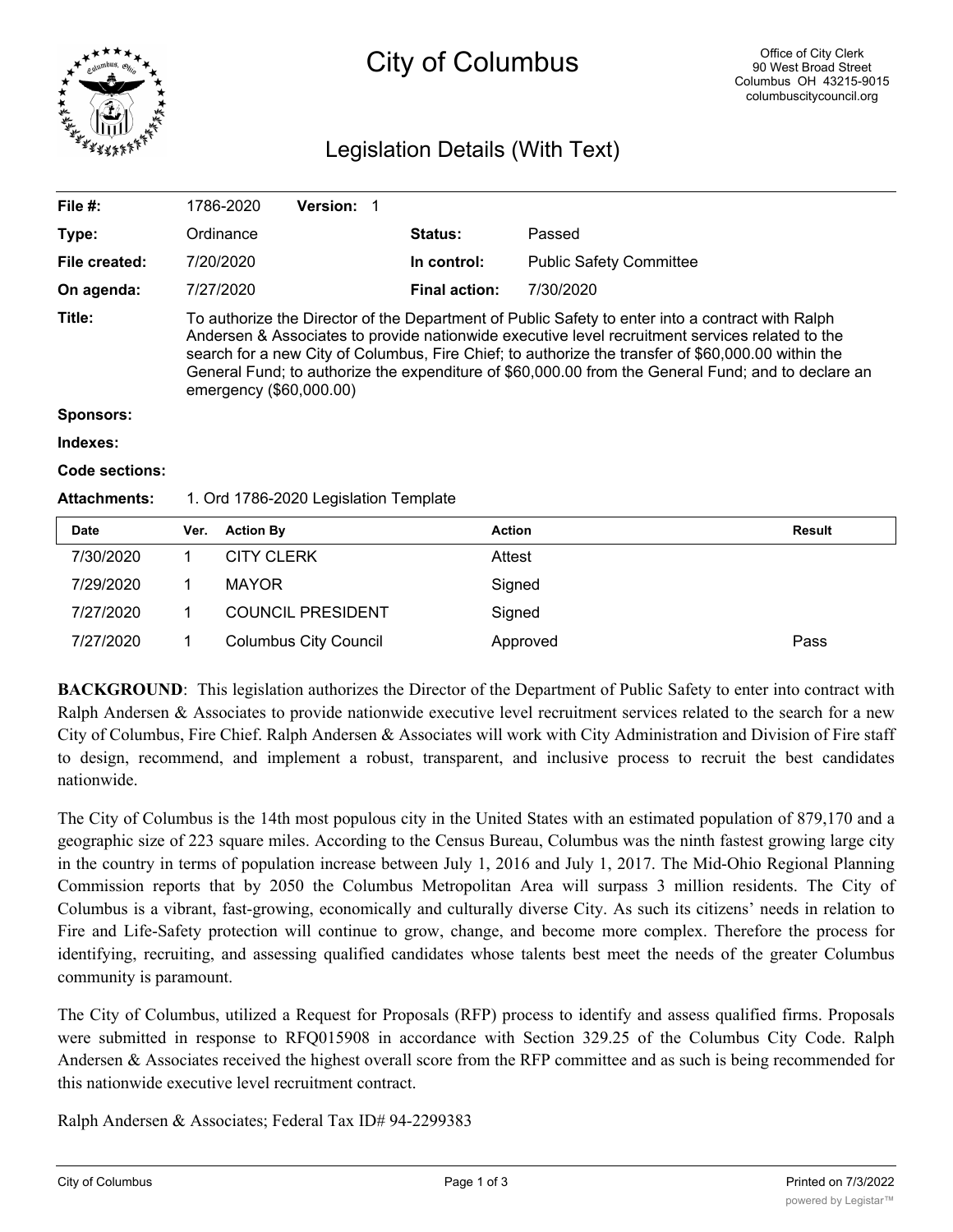**Fiscal Impact**: This legislation authorizes the transfer and expenditure of \$60,000.00 from the General Fund with Ralph Andersen & Associates to provide nationwide executive level recruitment services related to the search for a new City of Columbus, Fire Chief. Funding in the amount of \$60,000.00 is budgeted and available within the 2020 General Fund Budget.

**Emergency action** is requested so that a contract can be entered into immediately and nationwide recruitment activities can begin without delay.

To authorize the Director of the Department of Public Safety to enter into a contract with Ralph Andersen & Associates to provide nationwide executive level recruitment services related to the search for a new City of Columbus, Fire Chief; to authorize the transfer of \$60,000.00 within the General Fund; to authorize the expenditure of \$60,000.00 from the General Fund; and to declare an emergency (\$60,000.00)

**WHEREAS**, the City has a need for nationwide executive level recruitment services related to the search for a new City of Columbus, Fire Chief; and

**WHEREAS,** the City of Columbus is a vibrant, fast-growing, economically and culturally diverse City and as such its citizens' needs in relation to Fire and Life-Safety protection will continue to grow, change, and become more complex; and

**WHEREAS**, the process for identifying, recruiting, and assessing qualified candidates whose talents best meet the needs of the greater Columbus community is paramount; and

**WHEREAS, t**he City of Columbus, utilized a Request for Proposals (RFP) process to identify and assess qualified firms; and

**WHEREAS,** proposals were submitted in response to RFQ015908 in accordance with Section 329.25 of the Columbus City Code and Ralph Andersen & Associates received the highest overall score from the RFP committee; and

**WHEREAS**, an emergency exists in the usual daily operation of the Department of Public Safety in that it is immediately necessary to authorize the Director to enter into contract with Ralph Andersen & Associates to provide nationwide executive level recruitment services related to the search for a new City of Columbus, Fire Chief so that such activities can begin without delay, for the preservation of the public health, peace, property, safety, and welfare; **NOW, THEREFORE**

## **BE IT ORDAINED BY THE COUNCIL OF THE CITY OF COLUMBUS**:

**SECTION 1**. That the Director of the Department of Public Safety is hereby authorized to enter into contract with Ralph Andersen & Associates to provide nationwide executive level recruitment services related to the search for a new City of Columbus, Fire Chief.

**SECTION 2.** That the transfer of \$60,000.00, or so much thereof as may be needed, is hereby authorized within Fund 1000 General Fund, from Dept-Div 3001 Public Safety Director's Office, Object Class 01 - Personnel to Dept-Div 3001 Public Safety Director's Office, Object Class 03 - Contractual Services per the account codes in the attachment to this ordinance.

## **See Attached File: Ord 1786-2020 Legislation Template.xls**

**SECTION 3**. That the expenditure of up to \$60,000.00, or so much thereof as may be needed pursuant to the action